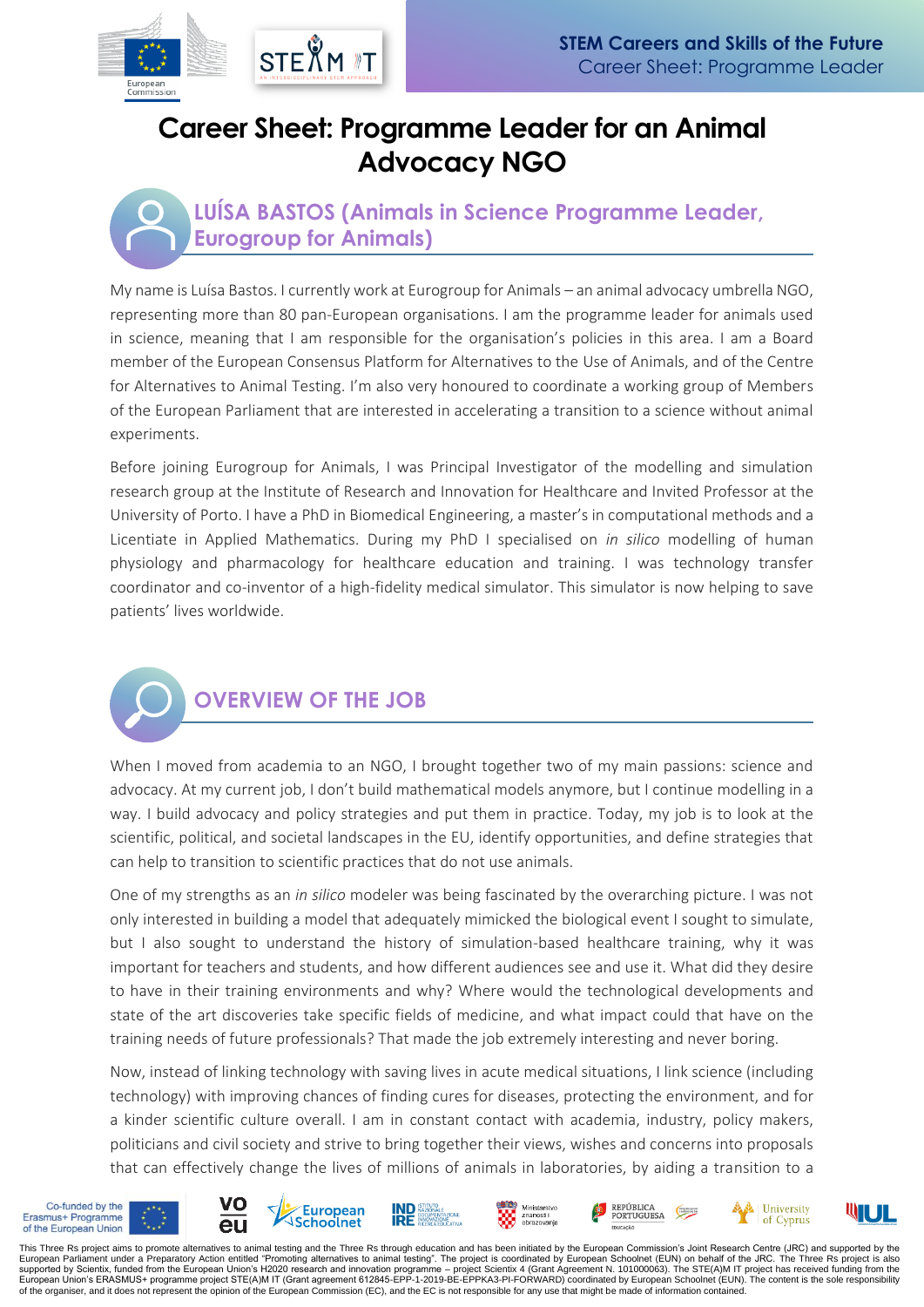

science without the use of animals, and a science that better delivers on the societal challenges that we are facing.

# **WHAT INSPIRED YOU**

What inspired me to follow this career was part of the modelling work I did during the development of the high-fidelity medical simulator my team and I co-invented. The simulator we built, like those I had worked with before, aims to simulate acute medical events that can, if not managed well, either kill a patient or leave life-long sequels in less than 10 minutes. One event I modelled was foetal asphyxia. As you can imagine, it is not that easy to step into a labour ward or into the scientific literature and find the data necessary to model such a rare and life-threatening event. So, I turned to the studies of foetal asphyxia published in the literature, but for species other than humans, where experiments are allowed. I went through half a century of research and many species – e.g., mice, pigs, sheep, non-human primates. At the end, I had no bridge I could use to translate the results of those studies to model an asphyxia event in a human foetus, and so I ended up using all the clinical data I could find to succeed. That shook me to my core, because I found a profound dissonance between our justifications for conducting studies on animals, and the very low societal impact that those studies had in practice.

It is important to say that in parallel of being a researcher, I was also an animal advocate, and influenced laws and policies on the use of animals for different purposes.

These experiences inspired me to take a deeper look into the policies and beliefs that support the scientific culture that we have in life sciences.



I've been doing this job for 4 years and I haven't had a typical year, let alone a typical day. And that's one of the things I love about this job. But I can tell you more about the kind of activities that I do. I work with different teams.

For example, with the staff of Eurogroup for Animals, I work with our political and communications teams to set out and carry out our strategies for animals in science. We may need to seek meetings with politicians, policy makers or other stakeholders; or organise a public event or campaign or just ensure media coverage on a certain topic. I also work with a network of organisations (members of Eurogroup for Animals), where we try to align our EU and national level strategies.

In addition to working within the Eurogroup for Animals network, I have a seat on Boards or Expert groups where academia, industry, governments, and NGOs discuss their agendas to better protect animals used in science.

Together, we seek consensus within the EU to advance a transition to a science without the use of animals, and a culture of care for millions of animals that are kept in laboratories.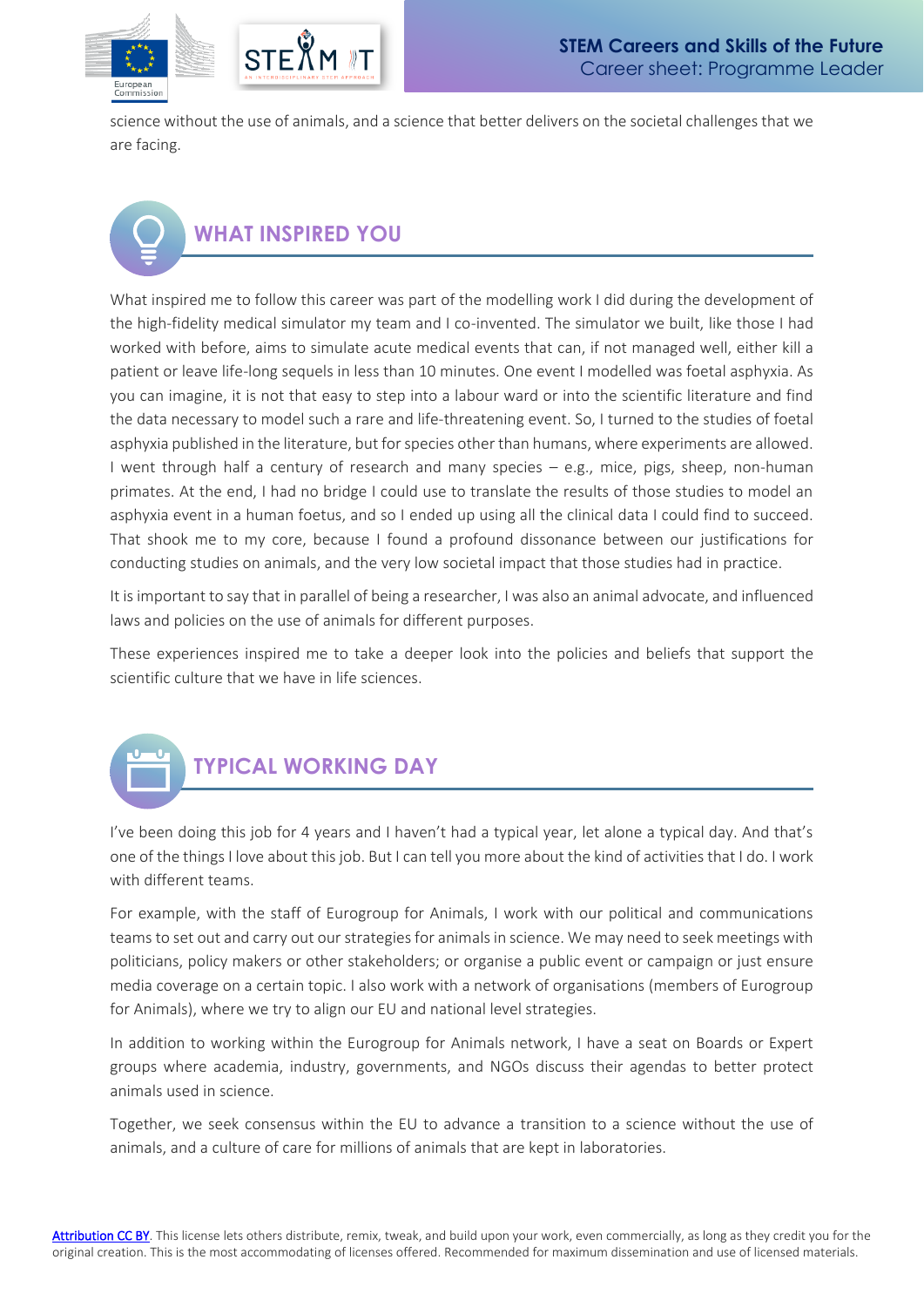

**STUDY & CAREER PATH**

My career path is far from linear and, very honestly, this was not what I envisaged to be doing 10 years ago. This to say that, in my case, as I continue growing as a person, I am lucky enough to always find the way to who I am (or who I become) in what I do.

When the time comes in a person's life to 'choose a path', it's always way too early. I had absolutely no idea what I wanted to be when I 'grew up'. But I had something that differentiated me from - dare I say – all my colleagues and friends – I loved math. Not only did I love math, but I was eager to understand how math could help society; and so, I chose applied mathematics to find that out. After two very boring years with extremely boring teachers, things started to get interesting. I started to learn and apply mathematical skills to help solve problems of healthcare and biology. When the time came to find an internship, I knew I wanted to be a researcher. But not do any kind of research. I didn't want to build robots that play football or serve drinks, as cool as that may sound. I wanted to contribute to saving lives.

Long story short, that was how I ended up choosing the research path that led to my PhD in biomedical engineering and to being part of a very cool team that built a life-saving birthing simulator.

But as I mentioned above, it was not only my studies and professional life that influenced my career. It was also my political activism. It was crucial to my career choice, to the engagement I had with civil society movements, political work and, in general, to my caring about the world, the people, and other animals around me. On top of that, I also engaged very actively in other kinds of learning. I did workshops and courses, for example, on leadership, on practical philosophy, on critical thinking, and animal ethics.

If I could start all over again, how would I change the career path?

I have a million answers to that question, but none of them is good. I could have followed psychology or biology or political sciences or sociology, and I would be doing something else, because only the history I have could have brought me here to do the work I am doing today. Another path could even have brought me to the same organisation. Who knows? But I wouldn't be doing the same job. I wouldn't have the same perspectives. Only who we are, with all the baggage we carry, makes sense when we get to the present.



When one is trying to change a system, thinking critically about the current system as well as the consequences of potential system changes is crucial to be able to strategize. To that end, I also do research, in particular on the impact of science.

Communication, which is important in all jobs in some way, became a major skill to master. I need to truly listen to others, be able to establish wide collaborations between stakeholders, and present the network's views in a compelling way.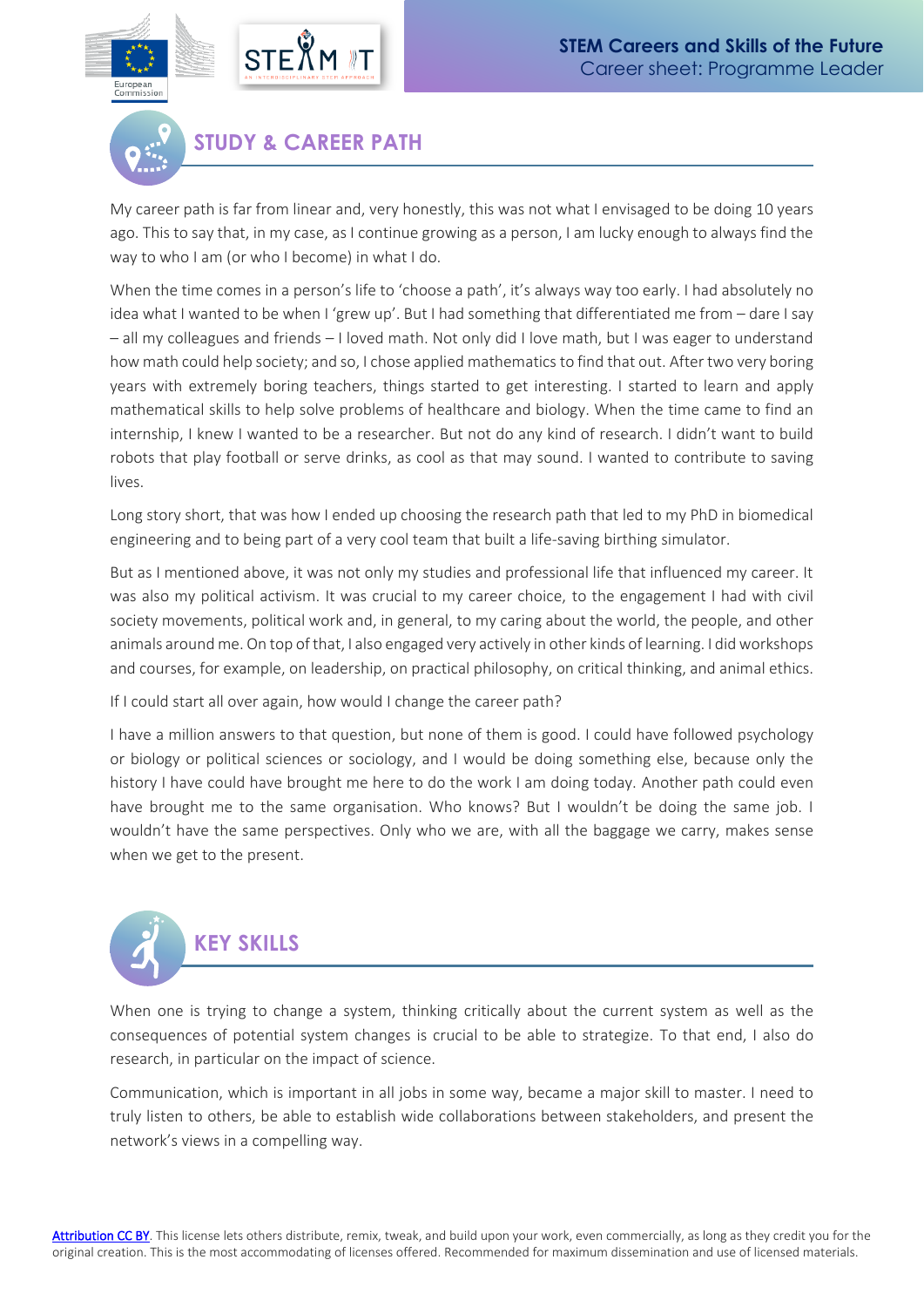

In leading and managing a programme in the organisation, I need to develop and negotiate strategies, manage people's expectations, and guarantee that the objectives of the programme are achieved.

The volatile context of this work also requires adaptability, creativity, flexibility, initiative, and time management skills.

And its highly social nature requires opennesstowards feedback, emotional intelligence, and team spirit.



Some of my colleagues are still in academia. Some still linked in some way to health technology, others to robotics, mathematics, and/or programming. Others have followed to work in the private sector, including on medical devices, insurances and finance.

Biomedical Engineering is a very rich field, and every institution, organisation or company linked to health or healthcare have positions that can fit with the profile of a biomedical engineer.



As a scientist, the most wonderful challenge I faced when I started this job was understanding the functioning of the EU institutions and, from a blank slate, design a 10-year strategy to achieve goals of the organisation for animals in science.

A continuous challenge is living in a bubble of too much without losing focus. It is easy to pick up on each event that happens and simply be reactive. But, with limited resources, hard choices have to be made. I feel that I am constantly deciding what I will prioritize, and what will have to be dropped for lack of resources.



Do not stress with the choices you make or need to make. I know they feel hard at times, but follow your gut, and know that your choice is not who you will be. It is a step you are taking, hopefully with lots of fun, which will allow you to know yourself a bit more and make other choices as move forward in life.